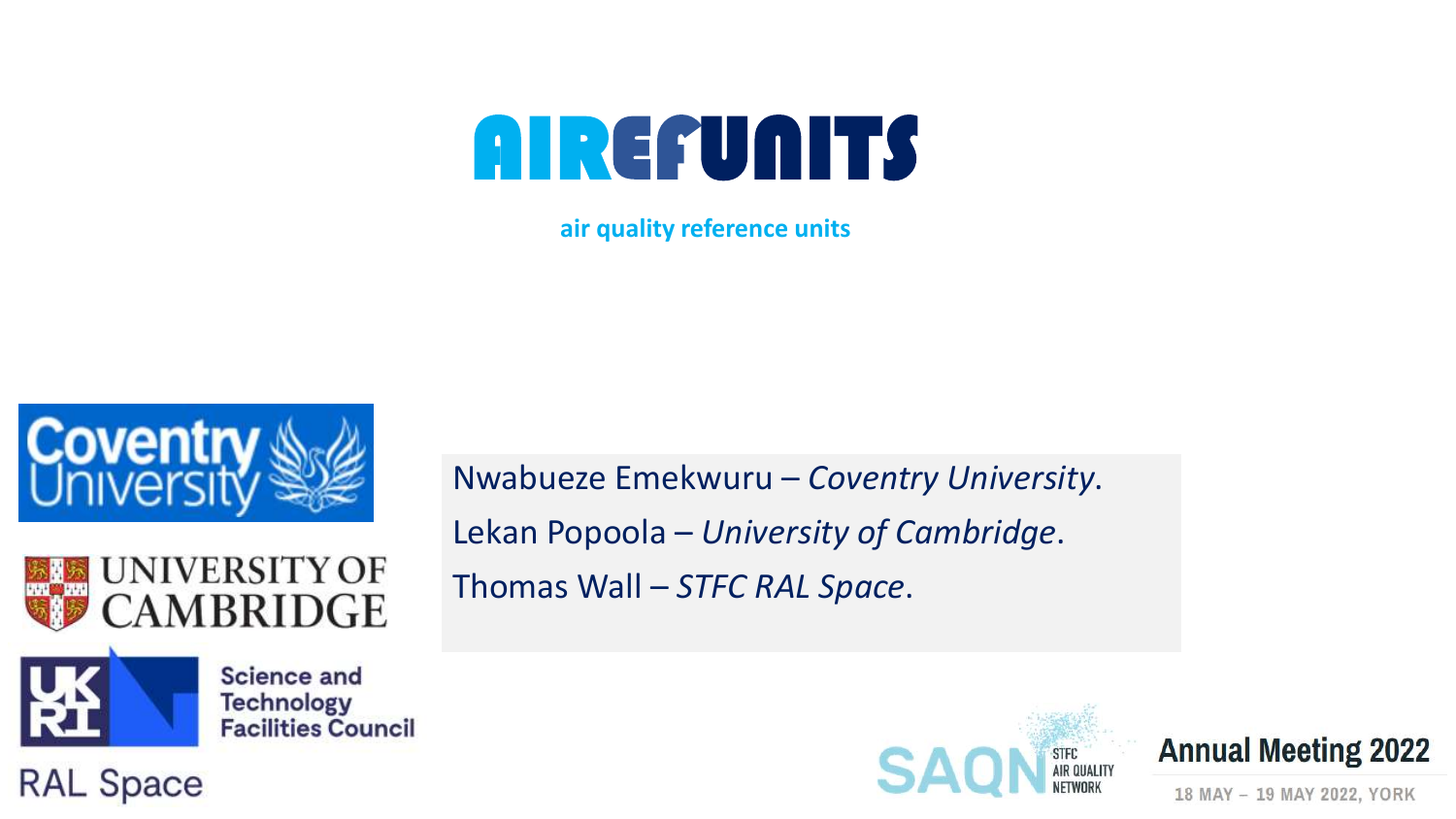





18 MAY - 19 MAY 2022, YORK

## **Air Quality challenge:**

#### **Lack of reliable AQ measurements in low-resource regions**

#### **Low-resource regions**

Afflicted with air quality (AQ) issues, both outdoors and indoors.

The measurement and evaluation of AQ in these regions are being undertaken by various parties, using mostly "**low-cost" sensors**.

Unlike in resource-rich regions, **there are hardly any robust public or private [e.g. AURN stations] AQ reference units**.

Therefore, the current and, potentially, future AQ data being collected by different players in these regions using the "low-cost" sensors might not be completely suitable for policy decisions.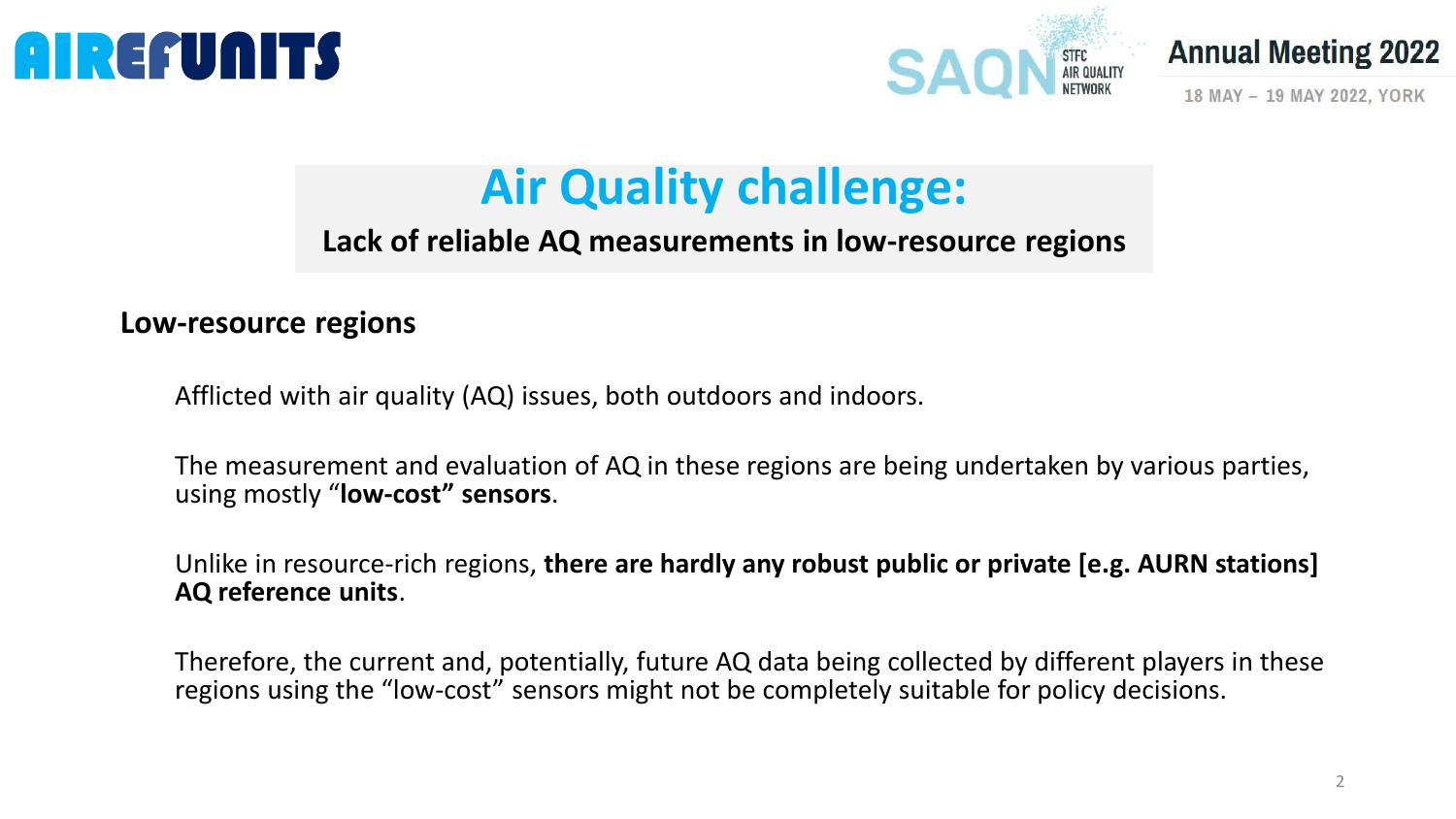





18 MAY - 19 MAY 2022, YORK

### **Air Quality challenge:**

#### **Lack of reliable AQ measurements in low-resource regions**

#### **Addressed by:**

**The development of a highly sensitive, reliable, portable, AQ reference unit for low-resource regions**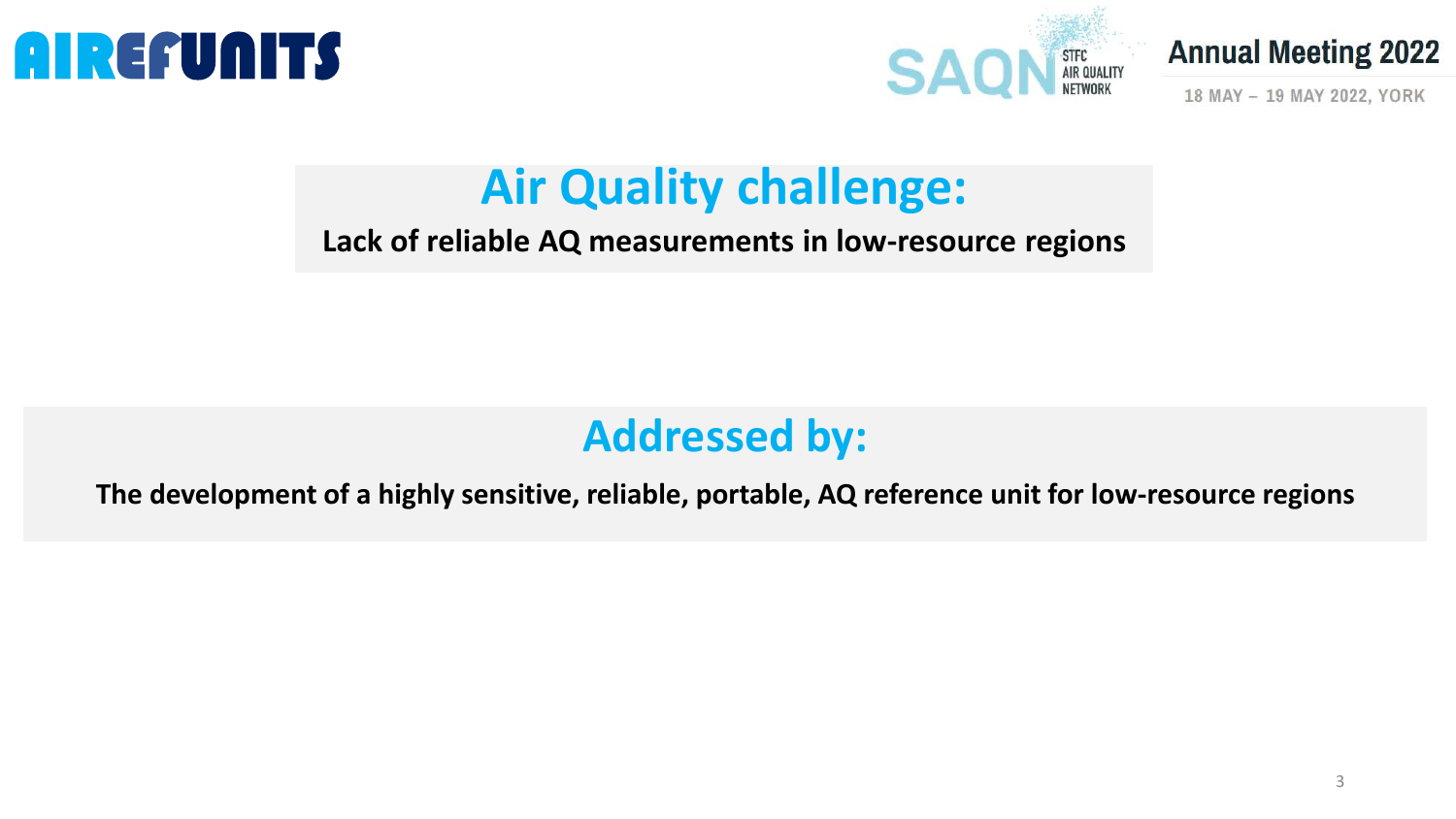



18 MAY - 19 MAY 2022, YORK

#### **STFC involvement:**

**STFC RAL Space Spectroscopy Group**'s capability for developing cost-effective, highly sensitive, reliable, laser-based gas sensors.

The study builds on an existing (funded) UKRI project to develop an open-path methane sensor.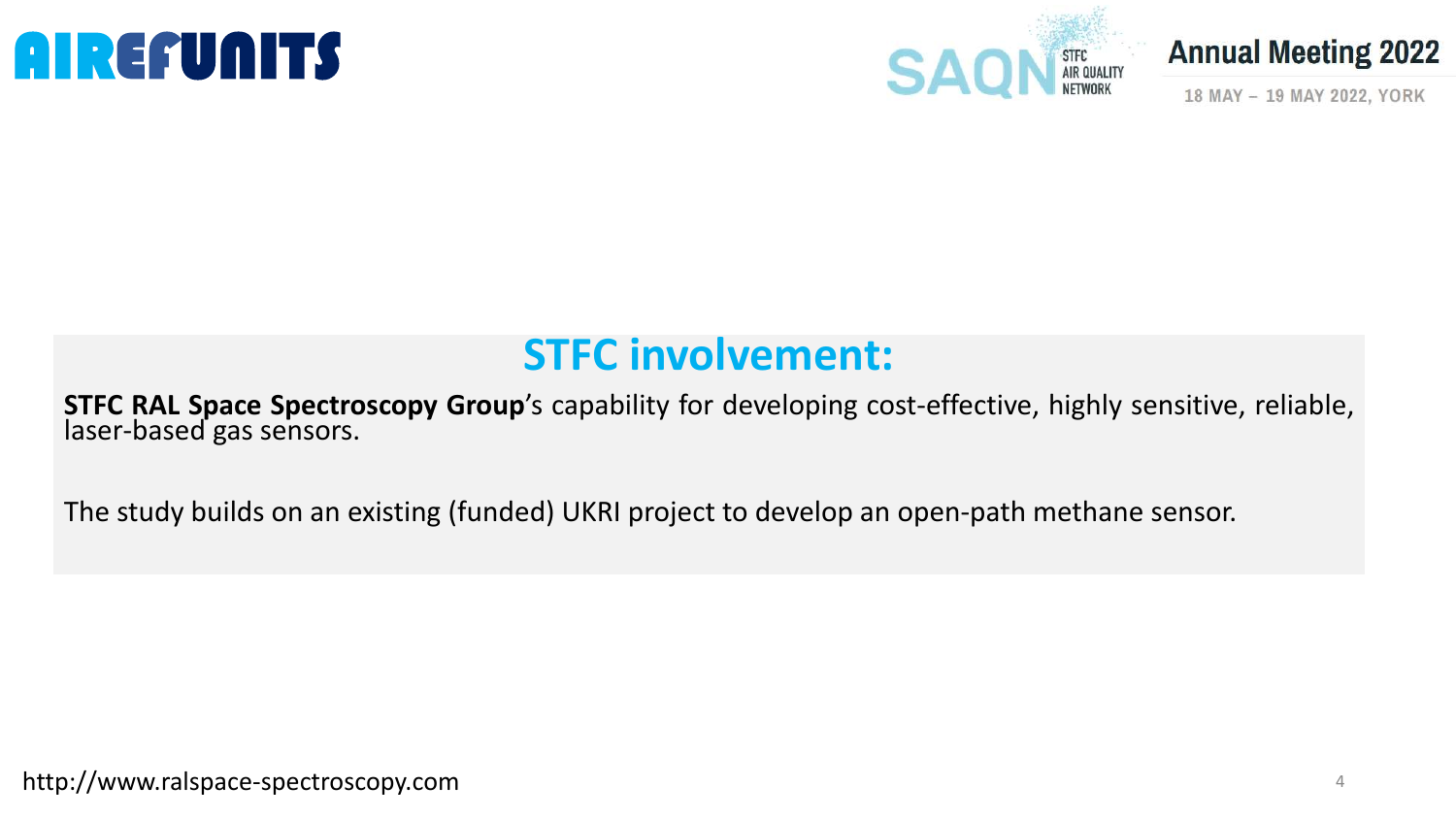

18 MAY - 19 MAY 2022, YORK

#### **Achievements:**

- Modelling was performed to assess the **application of an existing STFC sensor to field deployments**
- The open-path distance was modelled to **test the sensing range**
- Spectroscopic modelling investigated the **range of species that could be detected by a future sensor**
- Follow-on proof-of concept **funding secured** (see the PRIAM project)
- **Engagement with stakeholders** in low-resource regions; LASEPA in Lagos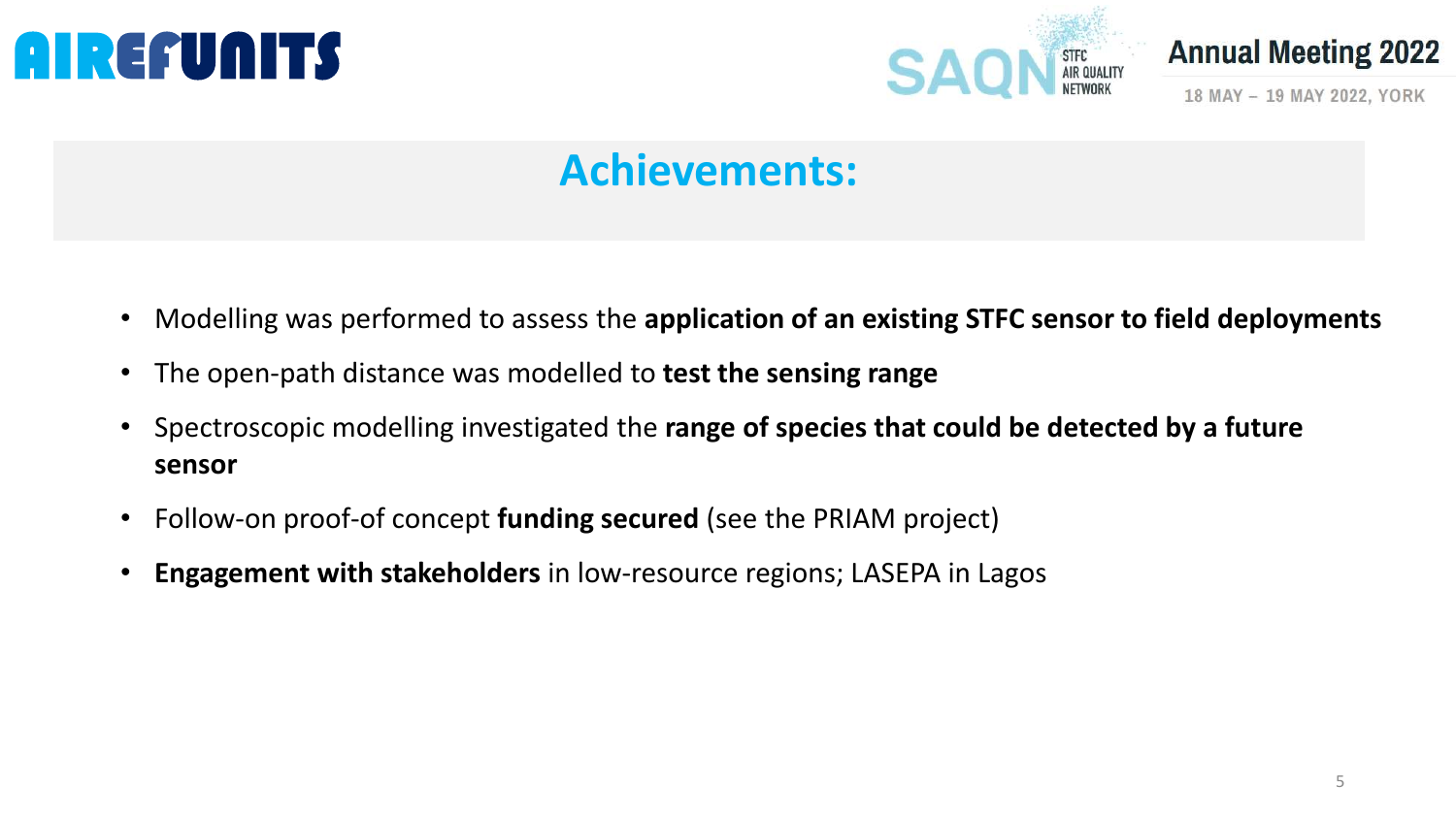





18 MAY - 19 MAY 2022, YORK

### **The future:**

#### Carry out **field trials in low-resource regions** with LASEPA and **a wider range of stakeholders**.

Engage with collaborators in the UK; field trials, further species sensing capabilities.

Seek further funding to develop the unit.

Broaden the collaboration, feed back measurement requirements to RAL Space to inform future sensor development